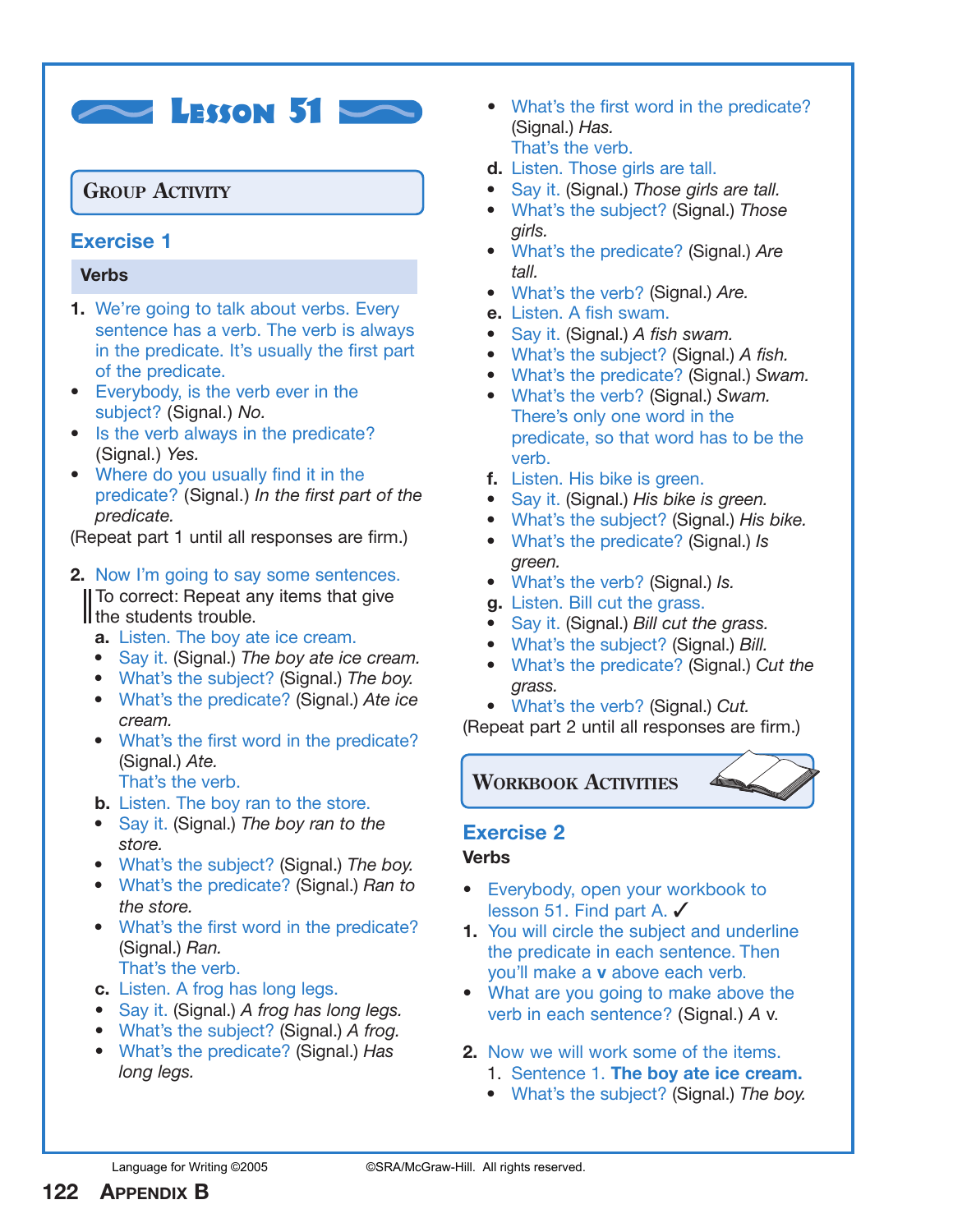- **•** What's the predicate? (Signal.) *Ate ice cream.*
- **•** What's the verb? (Signal.) *Ate.*
- **•** Circle the subject. Underline the predicate. Then make a **v** above the verb.
- (Observe students and give feedback.)
- 2. Sentence 2. **The boy ran to the store.**
- **•** What's the subject? (Signal.) *The boy.*
- **•** What's the predicate? (Signal.) *Ran to the store.*
- **•** What's the verb? (Signal.) *Ran.*
- **•** Circle the subject. Underline the predicate. Then make a **v** above the verb.

(Observe students and give feedback.)

- 3. Sentence 3. **A frog has long legs.**
- **•** What's the subject? (Signal.) *A frog.*
- **•** What's the predicate? (Signal.) *Has long legs.*
- **•** What's the verb? (Signal.) *Has.*
- **•** Circle the subject. Underline the predicate. Then make a **v** above the verb.

(Observe students and give feedback.)

4–8. Work the rest of the items. (Observe students and give feedback.)

# **Exercise 3**

## **Quotation Marks and Commas**

- **•** Everybody, find part B in your workbook. ✔
- **1.** Everybody, punctuate sentence 1. Put in the quotation marks, the capital letters and the comma. Put your pencil down when you're finished.

(Observe students and give feedback.) Key:

- 1. **T**hey said**, "L**et's go swimming**."**
- **•** What words did they say? (Signal.) *Let's go swimming.* They say the same thing in the next sentence.
- **2.** Everybody, read sentence 2. (Signal.) *Let's go swimming they said.*
- **•** Everybody, what words did they say in this sentence? (Signal.) *Let's go swimming.*
- Draw a line under those words. ✔
- **•** What do we put at the beginning of what they said? (Signal.) *A quotation mark.*
- **•** What kind of letter comes right after the quotation mark? (Signal.) *A capital letter.*
- **•** What do we put at the end of what they said? (Signal.) *A quotation mark.*
- **•** What do we need just before the last quotation mark? (Signal.) *A comma.*
- **•** Everybody, write in the punctuation marks for sentence 2. Put your pencil down when you're finished. (Observe students and give feedback.) Key:

2. **"L**et's go swimming**,"** they said.

- **3.** Everybody, punctuate sentence 3. Put in the quotation marks, the capital letters and the comma. Put your pencil down when you're finished. (Observe students and give feedback.) Key:
	- 3. **L**uis said**, T**he baby is asleep.**"**
	- **•** What words did Luis say? (Signal.) *The baby is asleep.*
- **4.** Everybody, read sentence 4. (Signal.) *The baby is asleep Luis said.*
- **•** Everybody, what words did Luis say in this sentence? (Signal.) *The baby is asleep.*
- Draw a line under those words. ✔
- **•** What do we put at the beginning of what Luis said? (Signal.) *A quotation mark.*
- **•** What kind of letter comes right after the quotation mark? (Signal.) *A capital letter.*
- **•** What do we put at the end of what Luis said? (Signal.) *A quotation mark.*
- **•** What do we need just before the last quotation mark? (Signal.) *A comma.*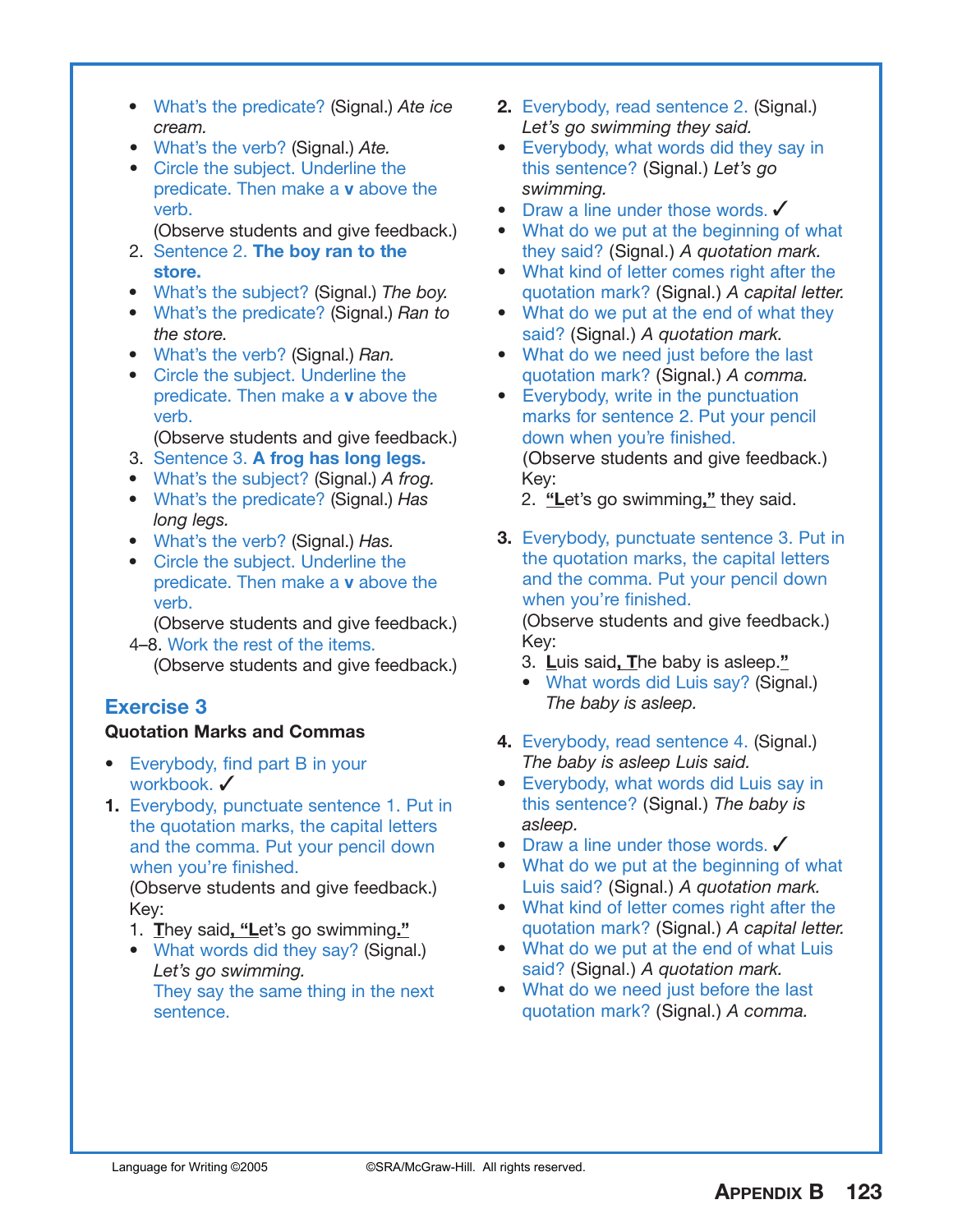**•** Everybody, punctuate sentence 4. Put your pencil down when you're finished. (Observe students and give feedback.) Key:

4. **"T**he baby is asleep**," L**uis said.

**5.** Punctuate the rest of the items. (Observe students and give feedback.)

# **TEXTBOOK ACTIVITIES**



## **Exercise 4**

#### **Modifiers in the Predicate**

- **1.** Everybody, open your textbook to lesson 51. Find part A. ✓
- **2.** Under the picture are sentences that tell about the picture. You're going to make each sentence more specific by changing the predicate.
	- 1. Sentence 1. **The woman is next to the car.**
	- **•** What's the subject of that sentence? (Signal.) *The woman.*
	- **•** What's the predicate of that sentence? (Signal.) *Is next to the car.*
	- **•** The woman is next to the car that is different from the other car. How is the car next to the woman different from the other car? (Signal.) *It's red.*
	- **•** So the sentence you'll write is: **The woman is next to the red car.** Write sentence 1.

(Observe students and give feedback.)

- 2. Sentence 2. **The man is next to the car.**
- **•** Write the sentence with a predicate that tells more about that car. (Observe students and give feedback.)
- **•** (Call on a student to read the new sentence. Idea: *The man is next to the yellow car.*)
- 3. Sentence 3. **The man will drive the car.**
- **•** Write the sentence with a predicate that tells which car the man will drive. (Observe students and give feedback.)
- **•** (Call on a student to read the new sentence. Idea: *The man will drive the yellow car.*)

## **Exercise 5**

#### **Writing Sentences about Pictures**

(The students are not to write anything during parts 1 through 4.)

- **•** Everybody, find part B your textbook. Look at the picture.  $\checkmark$
- **1.** This picture shows what the man did on a hot day.
- **•** You're going to write sentences about the picture. The first sentence is already written. It says: **The sun felt very hot.** Everybody, say that sentence. (Signal.) *The sun felt very hot.*
- **2.** The picture gives clues about what the man did. Name some of the things he did. (Call on individual students. Ideas: *He took off his coat. He took off his tie. He unbuttoned his shirt.*)
- **3.** You're going to copy the first sentence. Then you'll write three sentences that tell what the man did.
	- **a.** I'll say the three things the man did: The man took off his coat. He took off his tie. He unbuttoned his shirt.
	- **b.** Once more: The man took off his coat. Say it. (Signal.) *The man took off his coat.* He took off his tie. Say it. (Signal.) *He took off his tie.* He unbuttoned his shirt. Say it.

(Signal.) *He unbuttoned his shirt.*

**c.** Listen. What did he do after he took off his coat? (Signal.) *He took off his tie.*

What did he do after he took off his tie? (Signal.) *He unbuttoned his shirt.*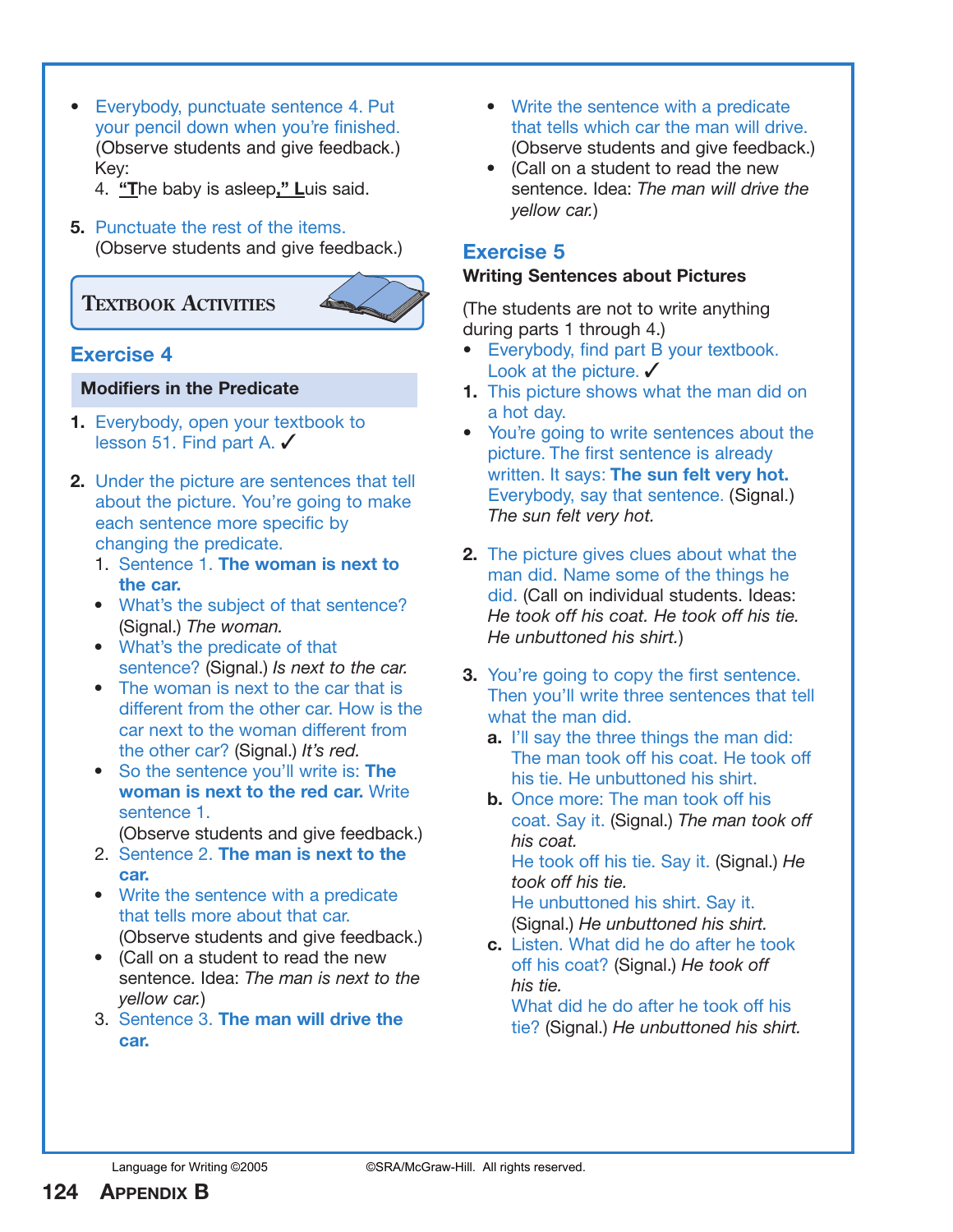**4.** You may want to use some of the words from the word box. Follow along as I read them.

| coat     | tie shirt  |  |
|----------|------------|--|
| took off | unbuttoned |  |

- **5.** Copy the first sentence, then stop. ✔
- **6.** Now write three or more sentences about what the man did. Start each sentence with **The man** or **He.**
- **•** Remember to tell what he **did,** not what he is doing. Put your pencil down when you are finished. (Observe students and give feedback.)
- **7.** (Call on individual students to read their sentences. *The sun felt very hot.* Ideas: *The man took off his coat. He took off his tie. He unbuttoned his shirt.*)

**Note:** The students' sentences should be Answer Key.) in the past tense.

# **INDEPENDENT ACTIVITIES**

#### **Exercise 6**

#### **Independent Work**

- **•** Everybody, you're going to work the rest of the items in lesson 51 on your own. You're going to read the instructions and work the items.
- **•** Remember to start with lesson 51 in your workbook. Then go to lesson 51 in your textbook. Work all the items under the heading Independent Work. ✓

## **Exercise 7**

#### **Workcheck and Scoring**

(When the students have finished their workbook and textbook activities, do the workcheck. The workcheck and scoring procedures are found at the front of the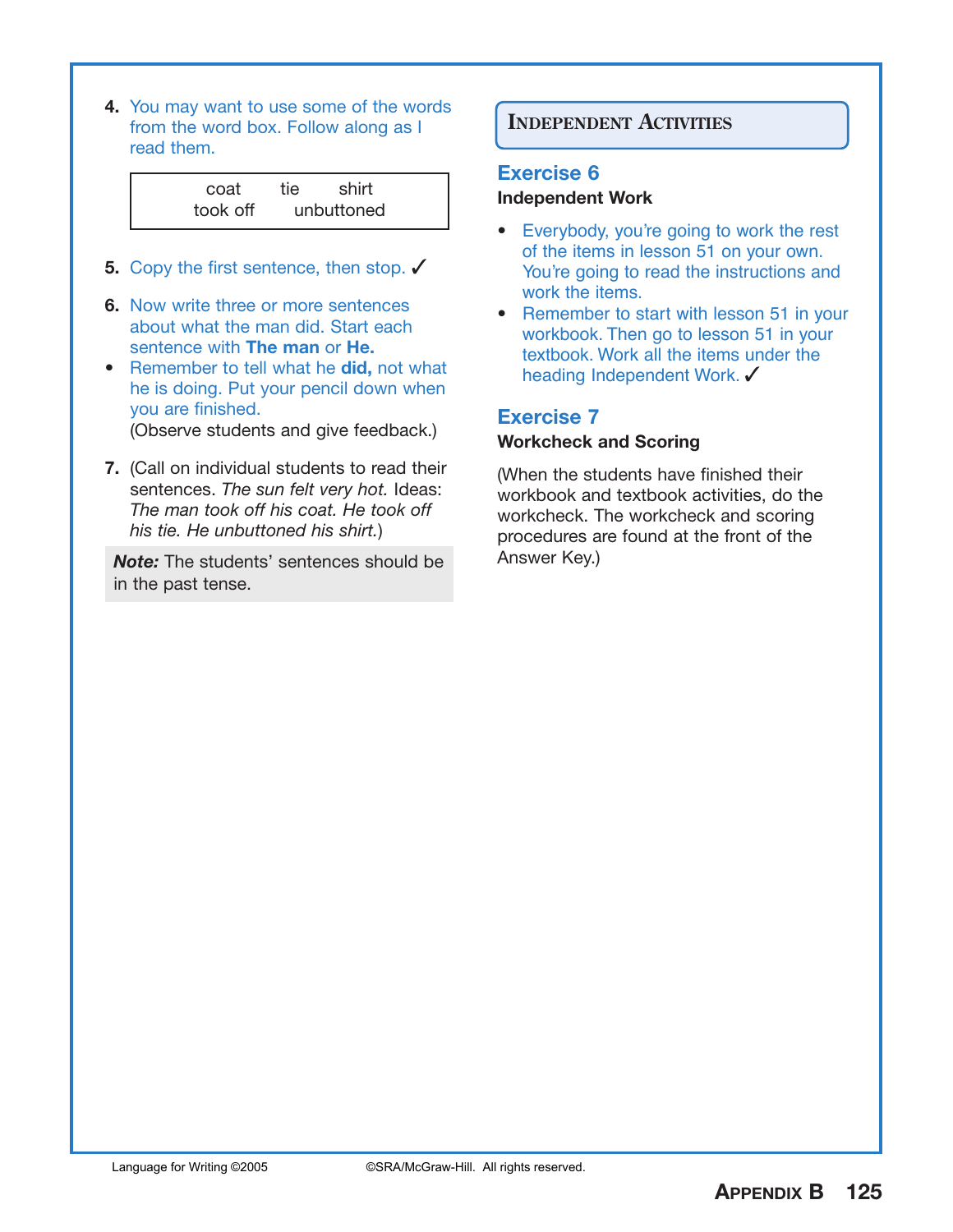| Name                                                                                                  |                           | Workbook (Note: Reduced pages. Actual size 8.5 x 11.)                                                    |
|-------------------------------------------------------------------------------------------------------|---------------------------|----------------------------------------------------------------------------------------------------------|
|                                                                                                       |                           | <b>LESSON 51</b><br>Name.                                                                                |
| LESSON 51                                                                                             |                           |                                                                                                          |
| A. Circle the subject and underline the predicate in each sentence. Then make a<br>v above each verb. |                           | C. Correct each sentence. The number in front of each sentence tells how many<br><b>Independent Work</b> |
| 1. The boy ate ice cream.                                                                             | 5. A fish swam.           | corrections to make.                                                                                     |
| 2. The boy ran to the store.                                                                          | 6. His bike is green.     | 1. (3) he left brad's bike out in the rain                                                               |
| 3. A frog has long legs.                                                                              | 7. Bill cut the grass.    | $2.$ (3) put the knives forks and spoons on the table                                                    |
| 4. Those girls are happy.                                                                             | away.<br>8. The bird flew | (5) elizabeth tom and i are going to camp<br>ကဲ                                                          |
| B. Punctuate the sentences with quotation marks, capital letter                                       | rs and commas.            | (2) did the big dog bite you<br>$\vec{r}$                                                                |
| 1. they said let's go swimming.                                                                       |                           | 5. (3) can michelle iron her own dress                                                                   |
| 2. let's go swimming they said.                                                                       |                           | D. Draw a circle around the correct answer.                                                              |
| 3. luis said the baby is asleep.                                                                      |                           | 1. Something that lives on a farm is                                                                     |
| 4. the baby is asleep luis said.                                                                      |                           | a shark<br>a monkey<br>a cow<br>an elephant                                                              |
| 5. she said the milk is warm.                                                                         |                           | Something you use to put things in is.<br>$\dot{\infty}$                                                 |
| 6. the milk is warm she said.                                                                         |                           | a plant<br>a container<br>a tool<br>an animal                                                            |
|                                                                                                       |                           | Something made of wood is.<br>ကဲ                                                                         |
| 7. we said let us in.                                                                                 |                           | a pencil<br>a balloon<br>$\,$ a nail<br>a train                                                          |
| 8. let us in we said.                                                                                 |                           | a rake<br>a flower<br>Something you paint with is<br>a shoe<br>a brush<br>$\vec{r}$                      |
|                                                                                                       |                           | E. Synonyms and Opposites                                                                                |
|                                                                                                       |                           | Write a synonym for each word.<br>$\overline{a}$                                                         |
|                                                                                                       |                           | easy<br>shut.<br>above.                                                                                  |
|                                                                                                       |                           | Write the opposite of each word.<br>$\alpha$                                                             |
|                                                                                                       |                           | different<br>asleep<br>short                                                                             |
| Copyright @ SRA/McGraw-Hill. All rights reserved.                                                     | $\overline{r}$            | Copyright © SRA/McGraw-Hill. All rights reserved.<br>GO TO PAGE 86 IN YOUR TEXTBOOK.<br>72               |